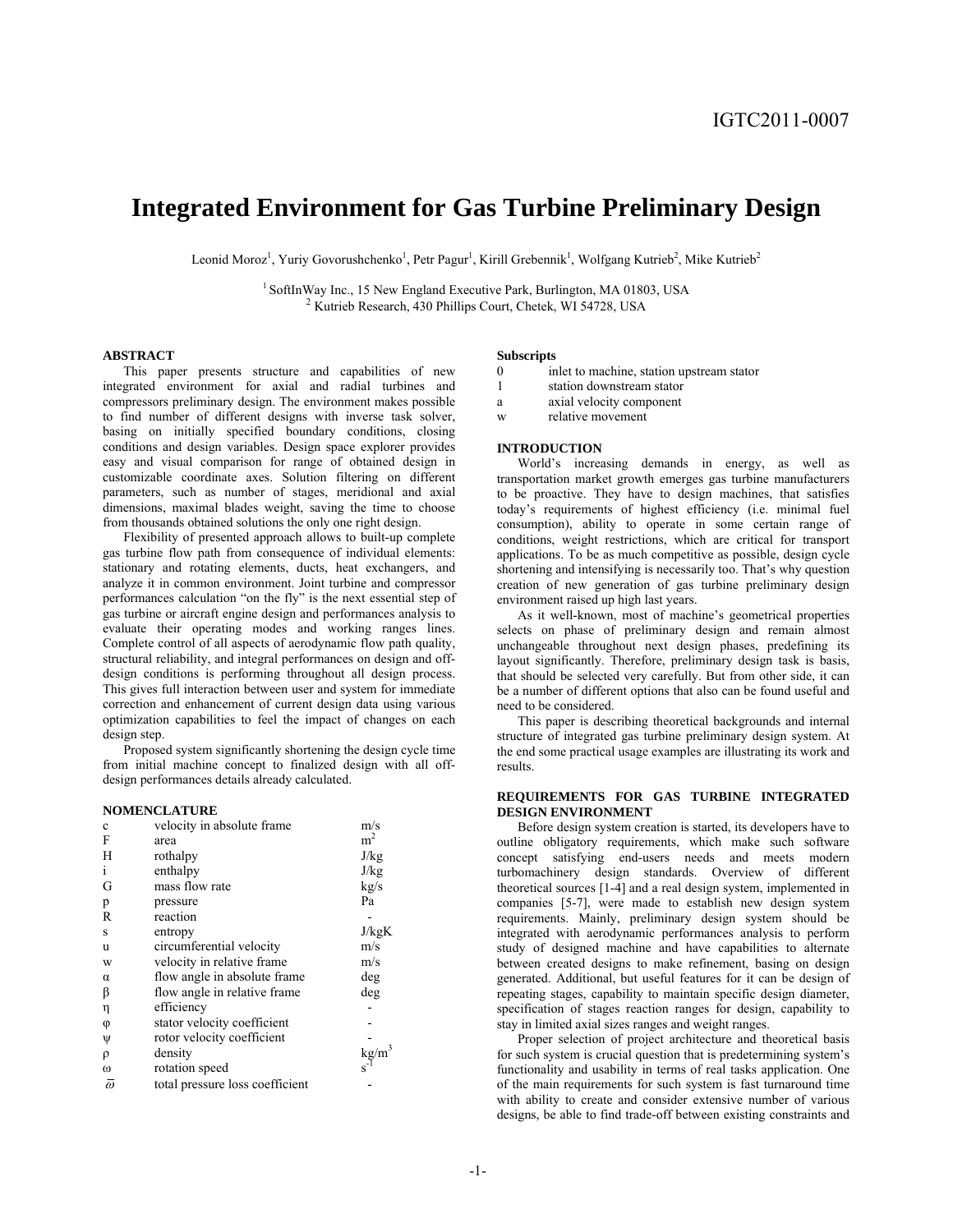required outputs. Machine's various layout configurations and additional elements, such as ducts, exhaust diffusers, surge valves and others, can be used in gas turbine and effect its performances, thus they have to be present and taken into account as part of system design process.

Underlining all statements made above, main requirements for gas turbine preliminary design system can be summarized as follows:

- 1. Flexibility of usage, possibility to generate flow path designs for different configurations of machine elements and parameters from scratch, satisfying existing constraints.
- 2. Fast response time, ability to generate and review large number of design candidates in short time on their design mode, as well as off-design modes performances evaluation.
- 3. Integration and interaction between design system elements and modules, responsible for different steps of design process.
- 4. Provide to user convenient mechanism of data managing with selection of additional elements for precise simulations of complex machines (ducts, diffusers, heat exchangers)

It is clear that system need to have a finished preliminary design cycle starting from scratch and ending up with 3D flow path geometry, but current paper aim is to describe components, related to preliminary design and sizing, as most innovative ones. As it follows from requirements stated above for preliminary design environment, it can't be based on 3D CFD ideology, because it requires extensive time to accomplish, even with current computational power speeding up. Also, due to its nature 3D CFD can't be reliably applied for designing turbomachines from scratch, as well as it has many other limitations in preliminary design phase.

Therefore, some different approach has to be applied in this type of system. The most appropriate approach in this case is system architecture with principle from general to special. Such design system should use fast meanline codes for preliminary sizing and designs evaluation, and increase complication with axisymmetric and quasi-3D codes, while it's moving from general concepts to particular machine details on higher design process levels.

The detailed theoretical background and structure of preliminary design and sizing part of the system is reviewed in next parts of current paper.

#### **MACHINE ELEMENTS ARCHITECTURE**

To establish design system, it's necessary to create proper hierarchy of objects to be used in its structure. A few major levels, that describe different project components depending on their complications, are created. The levels, used in system are next:

- 1. Machine represents complete turbomachine of any available type (axial, radial turbine or compressor, or combined – axialradial machine), that can consist from a few modules, and elements between them.
- 2. Module represents individual stage or group of stages that can be combined basing on their common properties: belongs to same machine component (e.g. HP, LP cylinder), equal specific diameters, repeating configuration, similar rotation speed etc. Module can combine only stages of similar type: axial or radial.
- 3. Stage level represents layout of single individual stage or components between the stages. The axial stage can consist from stator and rotor, radial stage layout can include impeller, diffuser and volute. Stage level includes different inter-stage components, as heat exchangers, inlet and outlet elements.
- 4. Component level is lowest one and represents minimal units of machine, such as rows (rotation or stationary), ducts and any other individual elements that can be necessary.

Machine elements architecture schematic representation shown in figure 1 below, and it makes possible to create almost any layout with versatile elements, combined in any consequence.

# **TURBOMACHINERY FLOW PATH SYNTHESIS PROCEDURE**

# **Task Formulation**

Turbomachinery flow path design task consists in new flow path designs generation using basic boundary conditions and design variables inputs obtaining maximum of selected target criterion (power, efficiency etc). Capability of results comparison, selection of proper designs basing on specific criteria with further evaluation of obtained solutions to determine their off-design parameters is mandatory requirement to simplify obtained results post-processing.



Fig.1. Machine structure layout

#### **System Background Mathematical Description**

Integrated system uses similar mathematical background independently on type of turbomachine, which is going to be designed or calculated. Basically, it can be described by next equations, such as energy equation:

$$
H = i + \frac{w^2 - u^2}{2}
$$
 (1)

Continuity equation:

$$
(2)
$$

 $G = \rho \cdot F \cdot w_a$  (2)<br>Process equation based on velocity loss coefficient:

$$
s_0 = S\left(P, \frac{1}{\psi^2} \left(i - \left(1 - \psi^2\right) i_{0\nu}^*\right)\right) \tag{3}
$$

and based on total pressure loss coefficient:

$$
s_0 = S\left(\frac{p_w^* - \overline{\omega} \cdot p_0}{1 - \overline{\omega}}, i_w^* - \frac{u^2}{2} + \frac{u_0^2}{2}\right)
$$
 (4)

Equations of state:

$$
\rho = P(p,i); s = S(P,i); p = P(i,s); i = I(p,s)
$$
 (5)  
Depending on closing conditions applied, two types of tasks can

be considered:

- *Inverse task* task of geometry selection (diameters, angles, heights) basing on specified inlet and outlet boundary conditions, when pressure drop (raise) between stages applies as closing conditions
- *Direct task* task of flow path thermodynamic calculation, when geometry (heights, diameters) is known and angles are applied as closing conditions

Boundary conditions can be represented as:

- 1. Machine inlet total pressure and enthalpy,  $p_0^*, i_0^*$
- 2. Inlet flow angle,  $\alpha_0$
- 3. Pressure downstream machine, *p2*
- 4. Rotation speed, ω
- 5. Mass flow rate, G

For inverse task stages' pressure drop (raise) on stages can be applied as closing condition, geometry parameters are set as range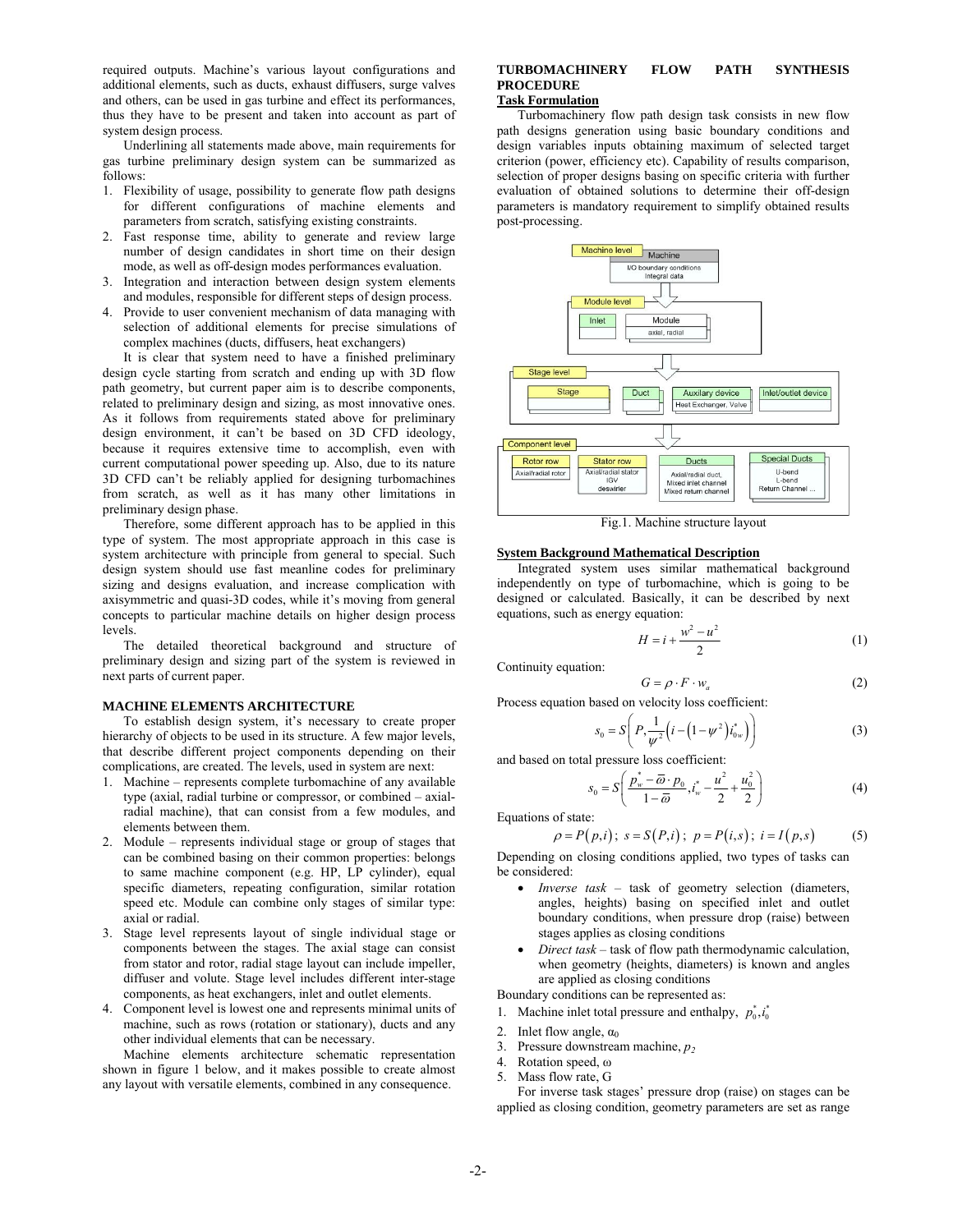of design variables, where search is to be done. Design approach uniformity is based on idea that all machine types can be designed using the same equations, presented above. Current article provides representation for newly created integrated structure that can combine next machine types by this uniform approach: axial turbine, axial compressor, radial turbine, centrifugal compressor and mixed (axial-radial) types. The only difference is in design variables parameters combination, i.e. type of boundary conditions and specific geometry constraints applied depending on each particular machine type (turbine or compressor, axial or radial).

#### **Preliminary Design with Meanline Inverse Task**

Preliminary design is procedure of flow path geometry obtaining using predefined set of boundary conditions and design variable ranges. For purposes of machine geometry generation and evaluation in preliminary design, inverse task was selected because of possibility to quick review of number of designs, without certainly defined geometry, that matching selected criteria. Uniform approach can be applied to all types of machines described above, but different design parameters combinations should be used for each particular one. Consequence of preliminary design steps is next:

- 1. Design parameters combination setting for selected machine type
- 2. Design parameters variation in selected ranges
- 3. Geometry generation from selected set of parameters and constraints verification
- 4. Inverse task calculation
- 5. Selection of best design basing on criteria chosen

As it stated above, meanline inverse task was selected as most satisfactory for rapid and flexible preliminary design generation procedure. Depending on machine type, selection of design variables combination is different, and for axial machines it can be described by next data:

- Number of stages
- Specific diameter (hub, mean, tip)
- Geometry constraints (blade height, gauging angle, diameter/blade height ratio)
- Velocity ratio or work coefficient
- Axial velocity ratio distribution between stages
- Additional constraints on flow path diameters and axial sizes, which can be applied to restrict search to more specific ranges

For radial machines set of input design parameters is next:

- Rotor inlet mean diameter
- Outlet/inlet diameter ratio
- Inlet flow factor  $(c_{1a}/U_1)$
- Stage configuration setup diffuser and volute type selection
- Additional constraints: blade metal angle, diffuser outlet diameter

Design generation should be performed basing on some initial set of parameters. Set of multiple design variables should be studied and all possible design combination considered, so different approaches could be used for this operation to cover whole range. Proposed method is LPτ search, that generates quasirandom sequences. These are uniformly distributed sets of  $L=M<sup>N</sup>$ points in N-dimensional unit cube  $I^N$ . The advantage of algorithm selected is that unlike pseudo-random sequences, quasi-random sequences provide uniform distribution in spaces. This also makes possible to increase search points density by setting additional parameters.

From selected set of parameters geometry is generated and evaluated in inverse task solver. Additional parameters, such as clearances, chords, number of blades are selecting basing on prescription given for specific machine type and sizing ranges, specified above.

General theoretical overview of presented approach methodology for axial turbine and compressor is given in [8] and in [9] for centrifugal compressor.

The essence of the inverse task calculation is solving of equation set to find unknown angles  $\alpha_1$  and  $\beta_2$ , when velocity coefficients  $\varphi$  and  $\psi$  (i.e. losses) supposed to be predefined basing on some known correlations or prescribed efficiency charts (such as Spencer-Cotton, Smith, Baines diagrams). The task of  $\alpha_1$  and  $\beta_2$ angles determination is such way to find search criterion maximum as function from set of design variables:

 $\max \eta_i(u)$  $\begin{pmatrix} r \\ u \end{pmatrix}$  (6)

To improve design selection flexibility, best possible solution can be chosen basing on predefined search criteria, such as: internal or polytropic efficiency maximum, maximal (turbine) or minimal (compressor) power. Process chain described below is representing machine synthesis procedure.



Fig.2. Design procedure scheme

#### **Design Option by Modules**

Generation of complicated flow paths with significant thermodynamic or geometric properties difference between groups of stages (flow extractions and inductions, reheat and intercooling, etc), as well as combinations for different kind of mixed (axialradial) machines, required additional option to solve preliminary design task for multiple modules and combine them in one machine as result of preliminary design study. Each module can have unique inlet and outlet boundary conditions and design variables. Modules can be designed all together in one procedure or individually, that gives flexibility to select different boundary conditions variations before each module, such as:

- Inherit outlet conditions from previous module
- Inherit pressure from previous module, temperature can be specified additionally
- Set specific pressure and temperature for each module

In case of significant temperature difference between modules designed, design system automatically inserts heat exchanger and selects approximate temperature required to make this difference.

#### **Design Results Post-processing**

Convenient postprocessing with capability to filter results is crucial requirement for such system type. Design space explorer contains all generated designs for current machine or module depending on procedure selected on previous step. Important trade-offs between power, efficiency and number of stages, velocity ratio and geometric design constraints can be easily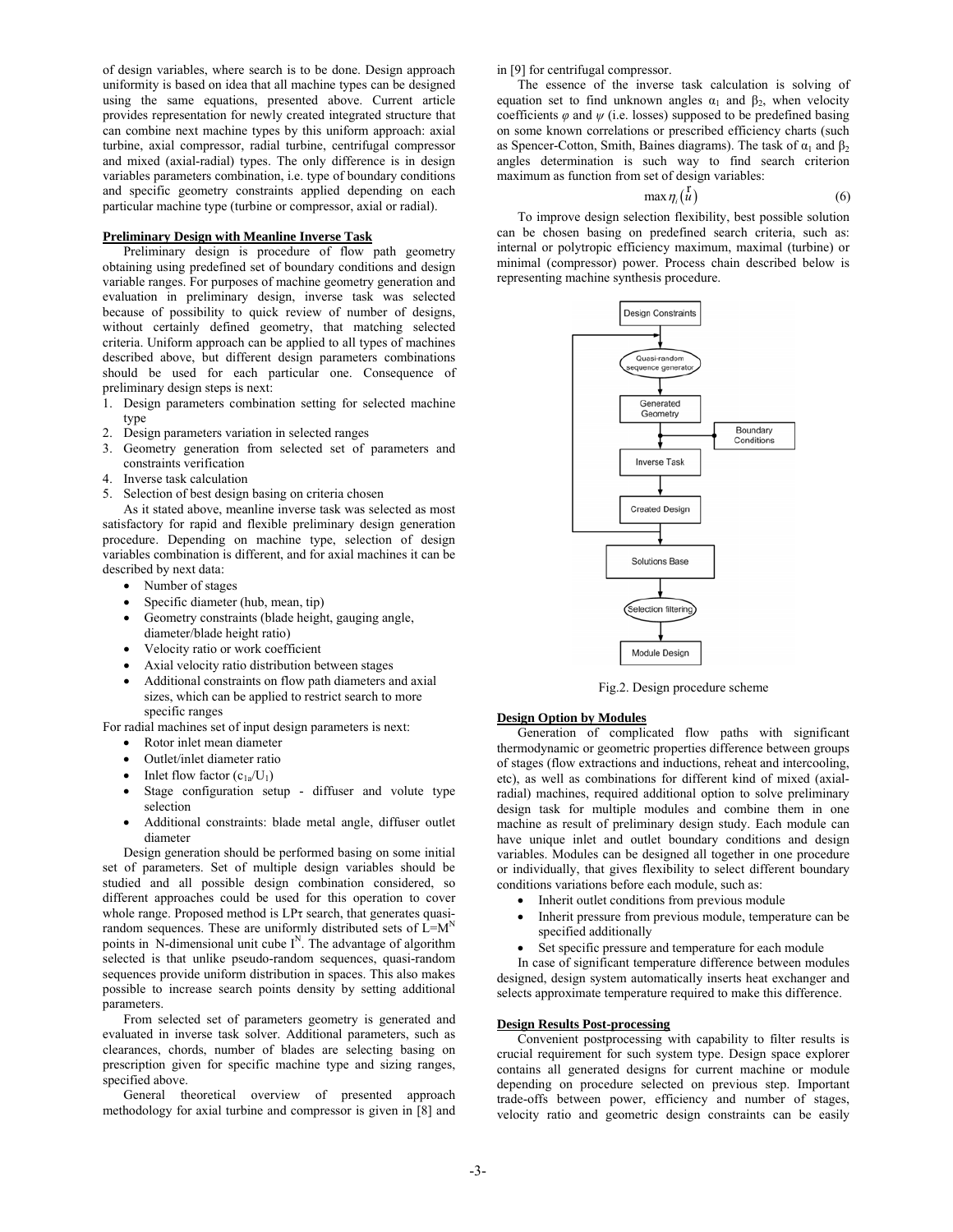found. Example of design space charts with comparison between number of stages, efficiency, machine axial dimensions.



Fig.3. Solution explorer space with generated axial turbine designs (Efficiency vs velocity ratio and axial length)

Table 1. Gas Turbine Preliminary Design Data

| Number of | Total-total | Power, MW | Axial length, |
|-----------|-------------|-----------|---------------|
| stages    | efficiency  |           | mm            |
| stage     | 0.8709      | 66.47     | 206           |
| 2 stages  | 0.9251      | 76.60     | 460           |
| 3 stages  | 0.9341      | 77.87     | 626           |

These charts clearly represent challenges designer faces while selecting layout and potential compromises between them. Applying additional constraints designer can narrow range with additional parameters selection, such as:

- Number of stages  $= 2$ ;
- Flow outlet angle in absolute movement  $=$  from 85 to 95 deg;



#### **Evaluation of Created Design in Direct Task**

Inverse task accomplished on initial phase of design study having used some simplified approach for losses and efficiency estimation, that can lead to differences between preliminary and final design results. When design geometry (diameters, angles) is defined and known, direct task calculation can be performed to confirm resulting conditions. Direct task uses the same equations (1-5) with angles applied as closing conditions. In direct task unknown variables are:  $c_1$ ,  $w_2$  and G.

To enhance results quality, empiric losses models can be applied to determine real cascade velocity coefficients (i.e. losses) instead of fixed coefficients or efficiency charts, used in inverse task. This makes possible to assign appropriate losses models for machine elements and bring additional option to add various elements on phase of direct task analysis. Capability to add flow path elements (ducts of different configurations between stages, inlet and outlet channels, volutes) for designed machines is desired for precise simulations of complicated flow paths.

#### **Summary: Design Procedure Organization**

Summarizing all the details mentioned above, the statement about multilayer system structure can be made. Main three layers are:

- 1. Equation layer that contains basic equations (1-5), similar for all type of machines.
- 2. Specific machine thermodynamic solvers layer, that uses equations with design parameters combination, applied to specific machine type.
- 3. Loss models layer that contains set of loss (profile, secondary losses) and other empirical models (deviation angle models, blockage models) for each machine type.

# **OFF-DESIGN PERFORMANCES STUDY FOR SYNTHESIZED MACHINE**

#### **Off-design Study Theoretical Background**

Off-design conditions study and comparison of generated designs is additional point of interest. Off-design calculation requires only variation of boundary conditions: pressure, rotation speed and others for the fixed geometry in direct task. This makes no principal difference between direct task calculation on design and off-design modes in presented approach.

As it was discussed above, specific empirical losses models can be applied in direct task for each machine. After applying proper loss models it's possible to take into account variation of number of important effects, such as profile and secondary losses change depending on off-design conditions, deviation angle variation and calculate critical off-design incidence angles for compressor stall prediction for selected profile geometry.

Maps are especially critical in case of compressor stages designs comparison, where they can have significant influence on design application. Other important question is correct operation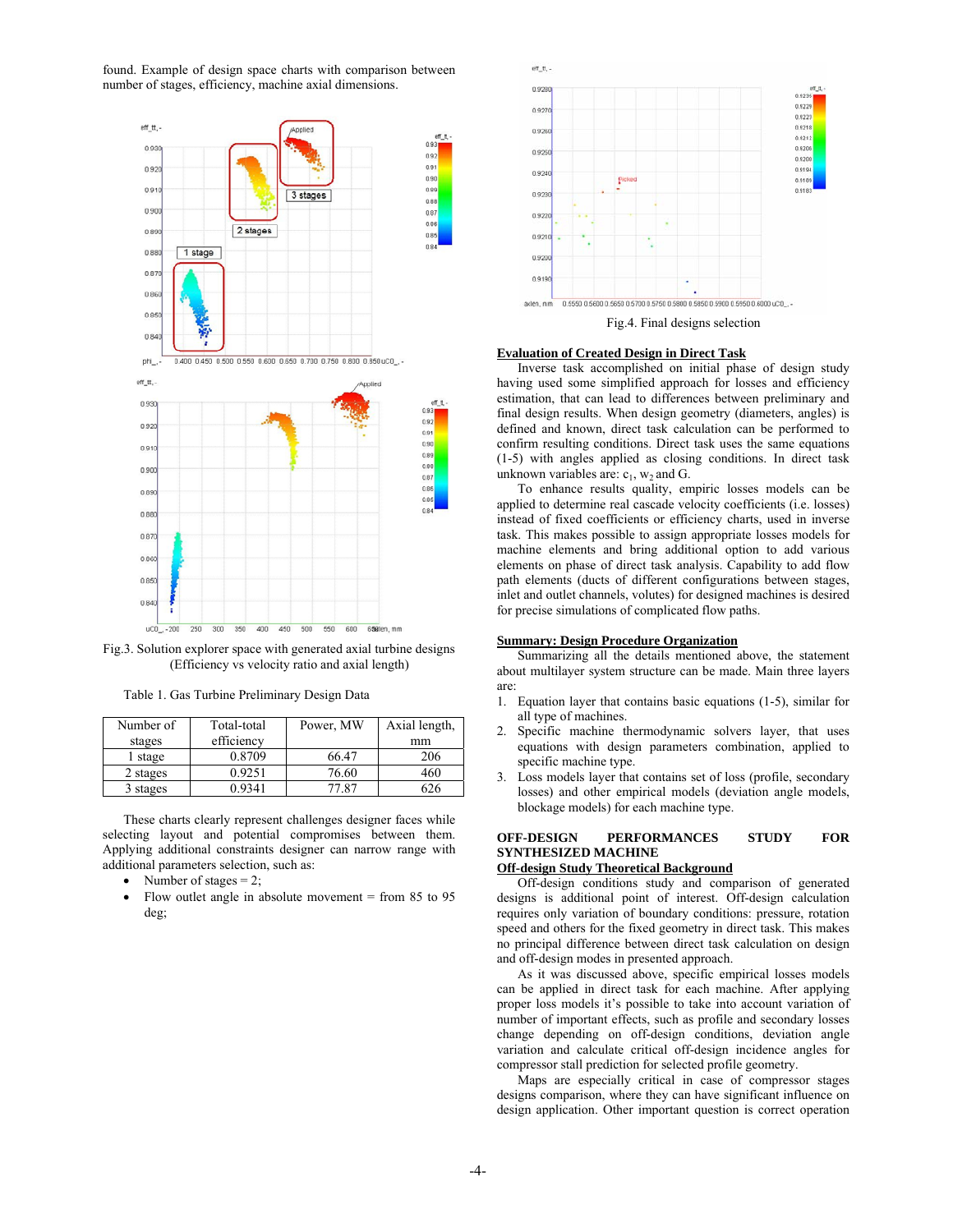ranges prediction. This problem also can be solved by application of real losses models and loss limits to calculation in direct task. Equation set solving results in some discrepancy accuracy on each step, and depending on selected accuracy limits and number of iteration steps performed, different accuracy could be obtained, that indicates stability of current calculated mode. In case if no steady solution exist for current operational conditions, this point can be identified as non-existing or non-stable (stalled) operation condition for real machine too. Of course, question of proper loss and deviation models selection, as well as applying correct limits and scale coefficient, is crucial for correct operating range determination for each machine type, but it can be resolved to determine right models through model evaluation and comparison with experiment.

#### **Study Example**

Study example presents importance of off-design conditions understanding on preliminary design phase. Three points represents different designs performances characteristics for range of flow rates applicable for current design.







designs (efficiency vs mass flow for selected designs)

#### **AXIAL-RADIAL COMPRESSOR DESIGN IN INTEGRATED ENVINRONMENT**

Integrated environment for gas turbine design was used for "X-Engine" (Kutrieb Research) aerodynamic concept (Kutrieb Research) aerodynamic concept development and optimization. Current article presents mixed (axial-radial) compressor development to illustrate practical application of created system.

## **Design Point Technical Requirements**

Temperature at inlet  $= 15$  C Pressure at inlet = 98700 Pa Mass flow rate  $= 1.827$  kg/s Total pressure at outlet = 592000 Pa Rotation speed = 40000 rpm

#### **Empirical Models Applied for Design**

The next empirical losses and deviation models were used for axial-radial compressor design and calculation procedure:

- Axial compressor profile losses by Lieblein [10]
- Axial compressor deviation by Howell  $[11]$ ,  $[12]$
- Radial compressor profile losses by Aungier [13]
- Radial compressor deviation by Wiesner (for impeller) [14], by Aungier (for vaned diffuser) [13]

These models initially been evaluated on axial single-stage (Rotor 37 [15]) and multistage (General Electric E3 engine [16], [17]) compressors, "Radiver" radial compressor [18] and shown a good correlation for experimental data.

#### **Preliminary Sizing**

To achieve required pressure ratio within minimal possible sizing and engine weight, mixed compressor concept was selected. The aim of preliminary design phase is to select optimal number of stages and pressure distribution between them. Compressor was divided on 2 modules: axial and radial, where geometry parameters selection was made for each of them to obtain optimal design. Selection of optimal pressure ratio between modules and number of stages within existing limits is task of preliminary design procedure. On initial design concept phase it was necessary to find the difference between usage of 3 or 4-stage axial compressor. The range of pressure ratios for axial compressor was selected between 220000 and 250000 Pa, to divide it approximately equally between axial and radial groups. For centrifugal stage configuration with impeller and vaned diffuser was selected. In case if preliminary design for both modules performs in one procedure, it satisfies matching between axial and radial modules and selects optimal pressure ratio for each one automatically.



Maximal polytropic efficiency obtained for designs with 4 axial stages is 0.8196. Maximal efficiency of 0.8089 is obtained for design with 3 axial stages as it shown in figure below.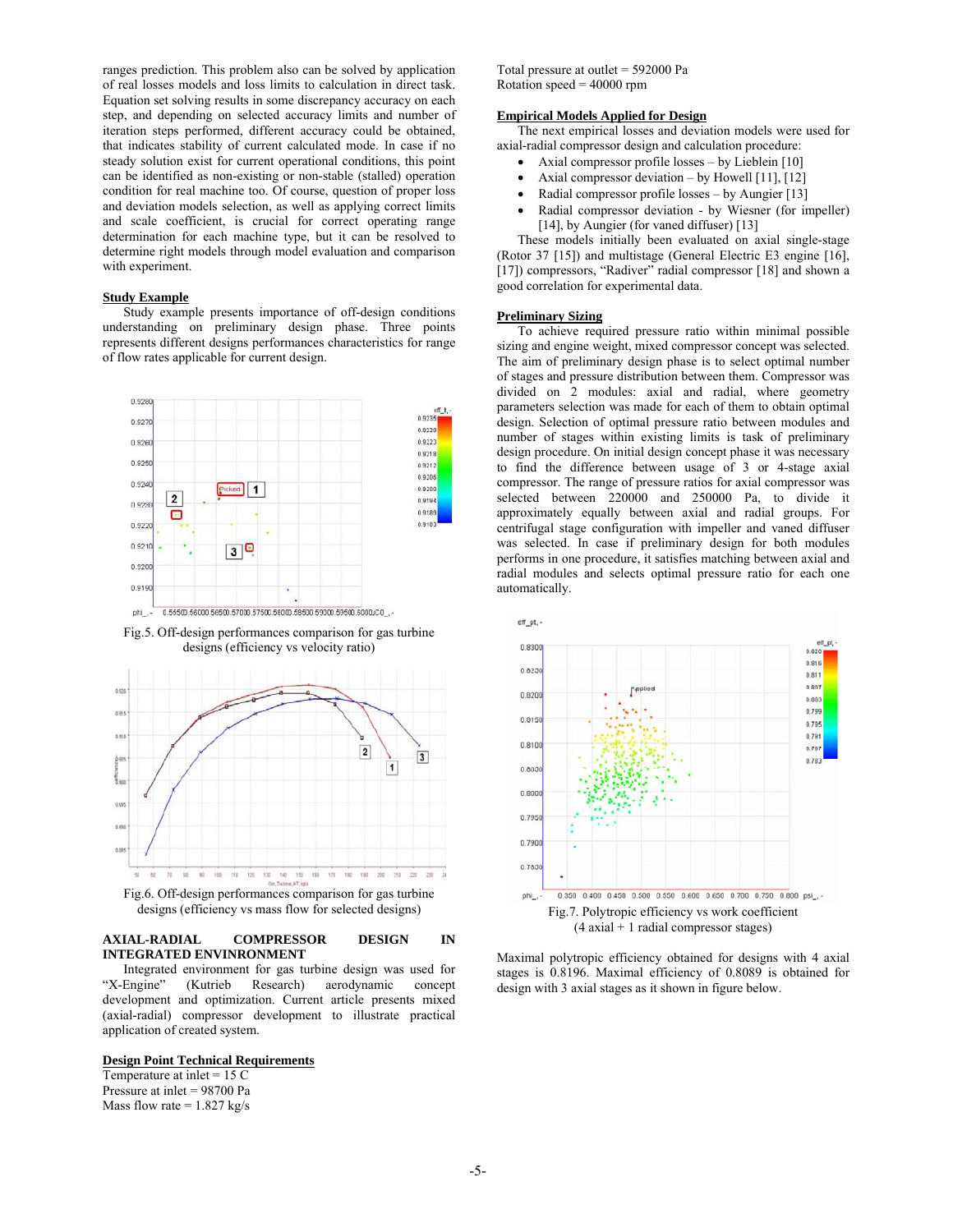

Fig.8. Polytropic efficiency vs work coefficient (3 axial + 1 radial compressor stages)

Comparison of these designs with 4 or 3 axial stages and 1 radial was performed to determine operation at 40,000 rpm. Consideration of efficiency difference on 1.07% comparing to weight and size increase caused by additional stage, decision to make 3 stages compressor was made.







Velocity triangles for designed compressor stages is in figure below. As it clear from this picture, axial compressor stages are designed to be identical (congruent).



Fig.11. Compressor velocity triangles

For created machine performances maps generation in range of expected machine operation was performed. Performances curves in fig. below represent rotation speeds from 24,000 to 40,000 rpm.



Fig.12. Performances curves for pressure ratio vs mass flow rate



**Final Design**

Basing on initially sized geometry, flow path dimensions and angles, final 3D geometry for compressor was created in the same integrated environment, exported and manufactured by Kutrieb Research (www.kutriebresearch.com)